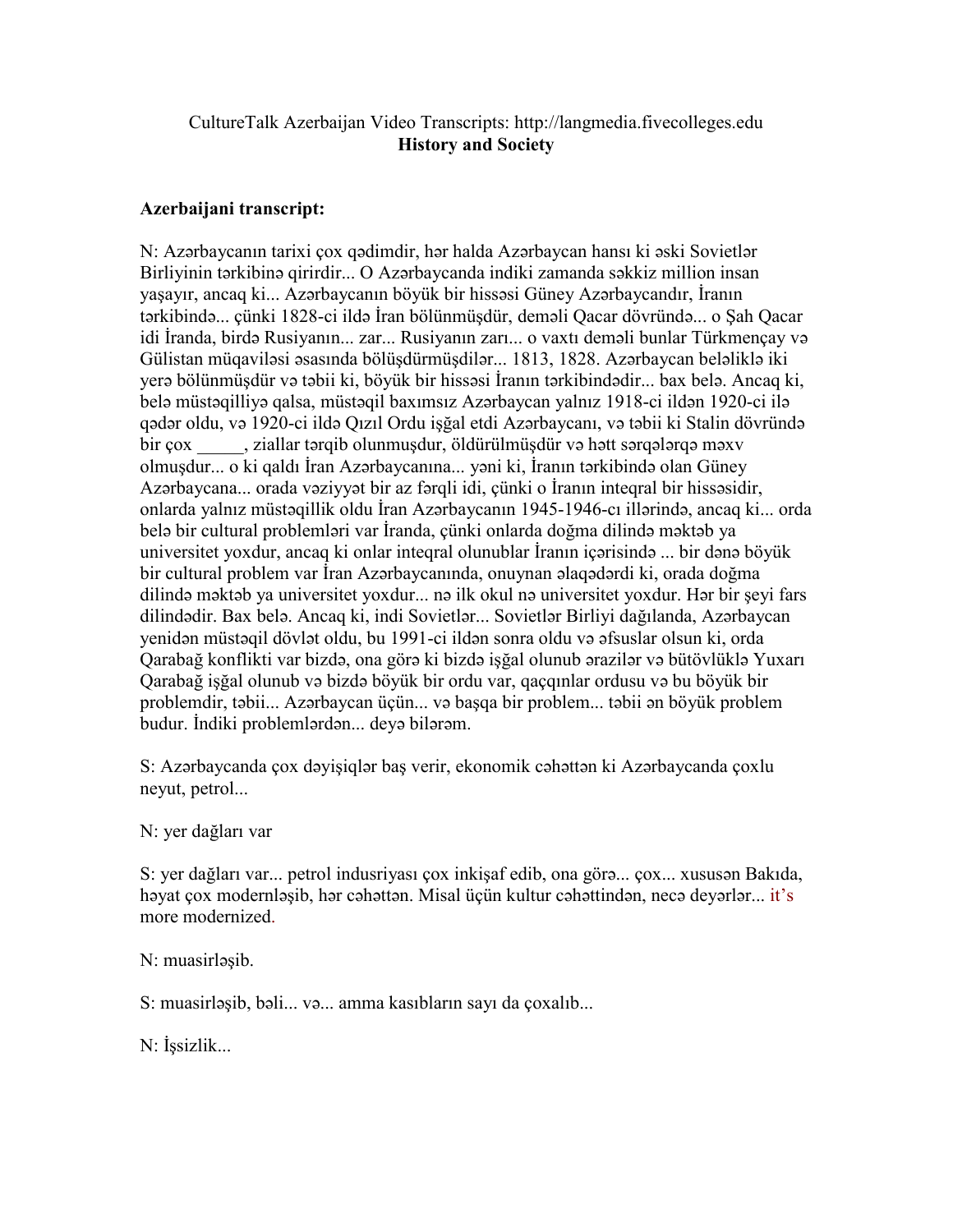S: İşsizlik çoxalıb, belə... narazılıq... narazılıq... camaatın arasında narazılıq çoxdur. Ekonomik vəziyəttinə görə... amma bu indi... necə deyərlər... dövrün problemləridir.

N: Hər halda ən böyük problem Azərbaycanda vətəndaş cəmiyyətin qurulması, bir də hüquqi dövlətin qurulması. Bax bu iki dənə işi yola verə bilsək Azərbaycanda, Azərbaycanda çox gözəl bir dövlətçilik olacaq. Deməli bu iki dənə məsələ... və üçüncu məsələ, azad seçki. Bax bunlar hamısı bir birinlə bağlıdır. Özdəki mənə elə gəlir ki, mən çox inanıram ki, bu Qarabağ problemı, ümumiyyətlə bütün problemləri həl eləmək olar Azərbaycanda, birinci növbədə vətəndaş cəmiyyəti qurulsa, hüquqi dövlət qurulsa və ondan sonra azad seçki keçirilsə. Bütün bu işləri yola yola versələr, onda Azərbaycanda təbii ki, gözəl bir dövlət... yəni ki müasir dövlət ola bilər.

## English translation:

N: Azerbaijan's history is very ancient. The Azerbaijan that was part of the former Soviet Union... in that Azerbaijan, currently there are eight million people living, however... a big part of Azerbaijan is Southern Azerbaijan, which is part of Iran… because in 1828 Iran was partitioned, during the Kadjar rule… Kadjar Shah was ruling Iran and the Russian czar… at that time they divided Iran according to the terms of the Turkmenchay and Gulistan treaty… 1813, 1828. So that's how Azerbaijan was divided into two parts and of course, a big part of it is in Iran… so yeah. However, regarding independence, independent Azerbaijan existed only from 1918 to 1920, and in 1920 the Red Army invaded Azerbaijan, and of course during Stalin a lot of people were killed and died in army lines. Regarding Iranian Azerbaijan… I mean the Southern Azerbaijan that is a part of Iran… the situation there was a bit different because that (Southern Azerbaijan) is an integral part of Iran. Iranian Azerbaijan had independence only in 1945-46, but… there is a certain cultural problem there because they don't have any schools or universities in their native language… however, they have integrated into Iran… there is one big cultural problem in Iranian Azerbaijan, and it has to do with… there are no schools or universities in the native language… they have neither elementary education nor higher education (in Azerbaijani). Everything is in Persian. That's how it is. When the Soviet Union collapsed, Azerbaijan became an independent country once again. This happened after 1991 and unfortunately, there is the Garabagh conflict that we have… because we have lands that have been occupied and the Mountainous Garabagh region has been occupied in it's entirety and we have a big number of refugees and it's a big problem, of course… for Azerbaijan… and another problem… I have to say that out of all the current problems, this of course is the biggest problem.

S: There are many changes taking place in Azerbaijan… from the economic perspective, Azerbaijan has oil, petrol…

N: There are oil fields.

S: There are oil fields… the petrol industry has developed a lot, and that's why… a lot of… especially in Baki, life has modernized a lot, in all respects. For example, how they say… it's more modernized.